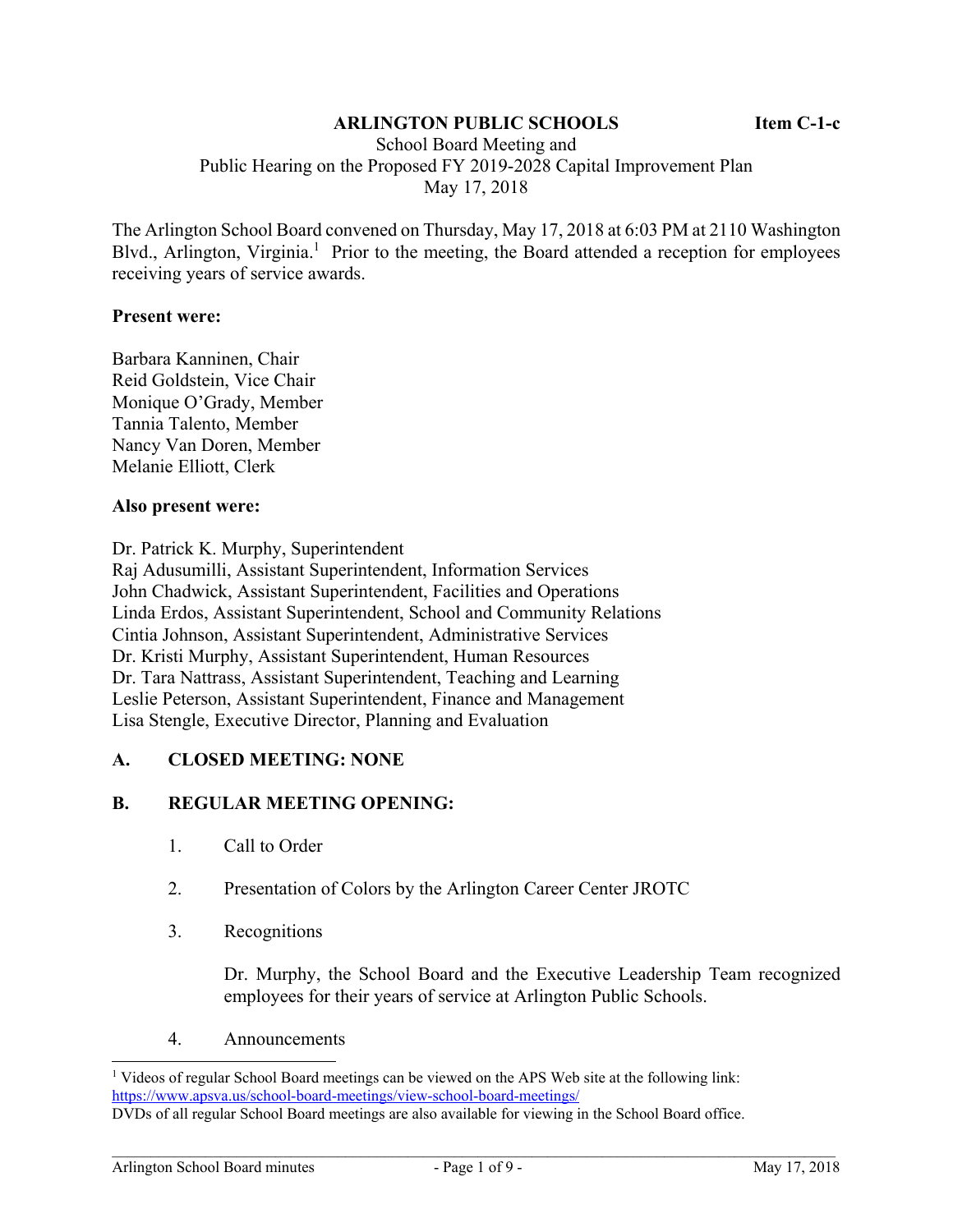- Dr. Kanninen made the following announcements:
- May 25, 2018 School Board Committee of the Whole Meeting, 8-10 AM, School Board Conference Room

Dr. Kanninen invited all to the APS Honored Citizens recognition on May 31. Mr. Goldstein announced several activities and events at his liaison schools. Ms. Talento recognized that May is National Mental Health Month, and shared information about resources for the community related to mental health.

5. Superintendent's Announcements and Update

Dr. Murphy shared information about testing in APS and other events. In response to comments at the last Board meeting, he confirmed that beginning Japanese and German will be offered. He announced upcoming events and then updated the Board on the status of current initiatives, including policies and policy revisions, operational planning, capital initiatives, and preparations for new schools and program moves. He shared information about the elementary planning initiative, confirming that APS will move forward with the elementary boundary process before considering possible moves of neighborhood or option schools.

Dr. Kanninen thanked staff for their work on these initiatives, and encouraged continued community engagement in the APS processes underway.

# **D. CONSENT AGENDA**: (6:56 PM)

*Ms. Van Doren moved that the Board adopt the consent agenda*, seconded by Ms. Talento. The motion was adopted in a vote of 5 - 0, with Dr. Kanninen, Mr. Goldstein, Ms. O'Grady, Ms. Talento and Ms. Van Doren voting affirmatively. The following items or actions were approved as a part of consent:

- 1. Minutes:
	- a. January 23, 2018 Work Session on Elementary Boundaries
	- b. February 27, 2018 Budget Work Session #2
	- c. March 8, 2018 School Board Meeting and Closed Meeting
	- d. May 8, 2018 Closed Meeting
- 2. Personnel actions

# P/E-SCALE PERSONNEL

- 3 Changes in Position/Salary
- 1 Classification Request: Coordinator, Security
- 1 Retirement

# T-SCALE PERSONNEL

13 Resignations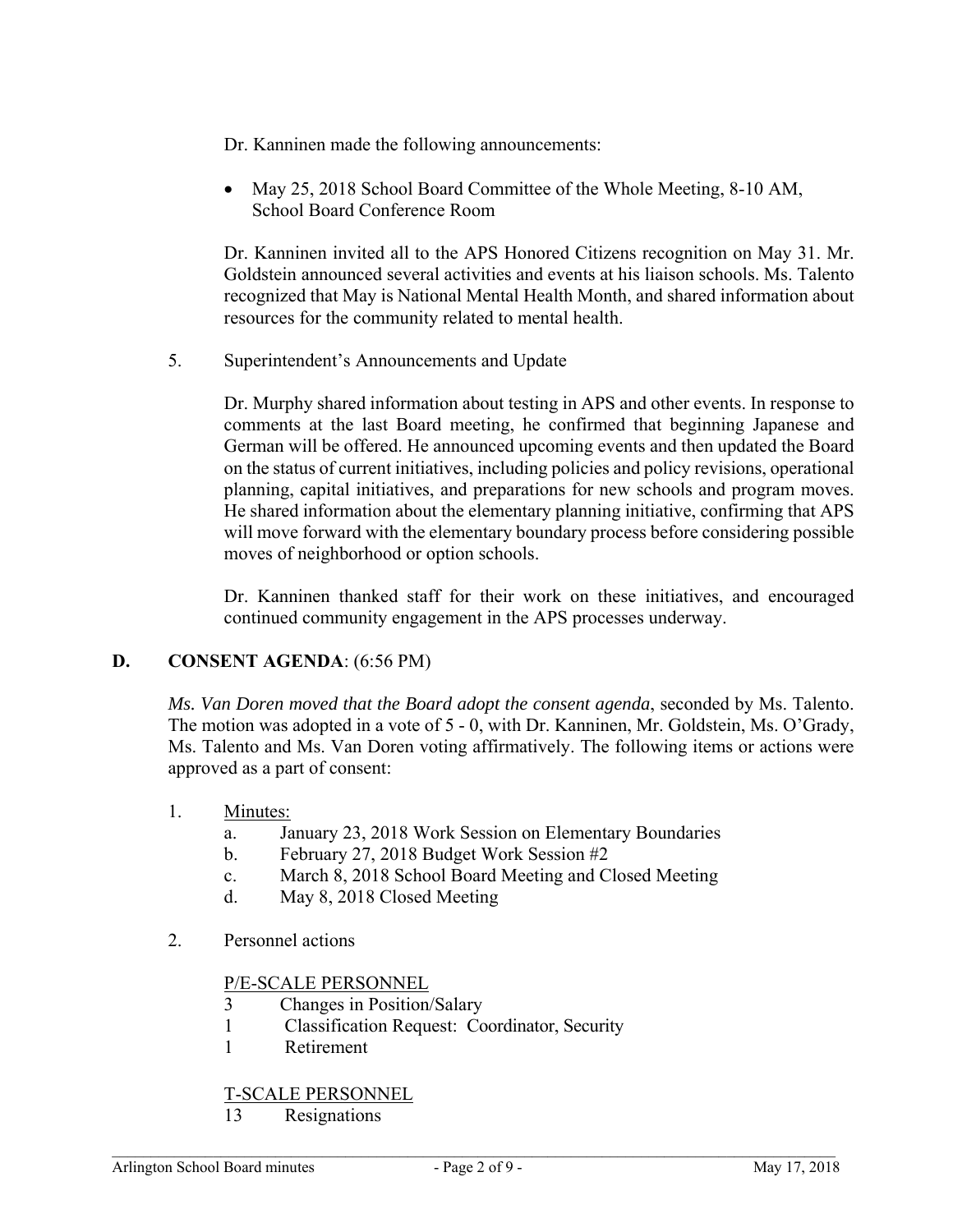8 Retirements

## SUPPORT SERVICES PERSONNEL

- 1 Appointment
- 1 Change In Position/Salary
- 2 Resignations
- 2 Retirements
- 1 Termination
- 3. Appointments to the Advisory Council on Instruction
- 4. Appointments to the Budget Advisory Council
- 5. Appointments to the Advisory Council on School Facilities and Capital Programs

Dr. Kanninen announced that as part of consent, the Board appointed Michelle McCarthy Principal, Jamestown Elementary School; Heidi Smith, Principal, Hoffman-Boston Elementary School, and Lori Silver, Supervisor, English/Language Arts. She also announced appointments to the ACI, Budget Advisory Council and Advisory Council on School Facilities and Capital Programs.

# **C. PUBLIC HEARING ON THE PROPOSED FY 2019-2028 CAPITAL IMPROVEMENT PLAN**: (7:05 PM)

The following speakers addressed the Board, stating concerns about a high school at the Career Center that does not have the same amenities as other comprehensive high schools. Some speakers suggested this would negatively affect diversity and others suggested asking the County to provide additional funding to support a school with full amenities:

*Matthew Ambrose*, resident and parent *Perrine Punwani,* resident and parent *Paige and Megan Haydasz,* APS student and parent *Christine Brittle*, resident and parent *Richard Normington,* resident and parent *Mark Bayer,* resident and parent *Kristi Sawert,* resident and parent *Christian Brittle,* resident and parent *Sargon de Jesus*, resident and parent *David Priddy,* resident and parent *Lisa Owings,* resident and parent *Pete Durgan,* resident and Career Center Working Group member *Cynthia Hilton,* resident *Ellen Gabel,* resident and parent *Jeremy Dutra,* resident and parent *Maya Dhavale,* resident and parent *Cary Comer,* resident and parent *Robert Rosholt,* resident and parent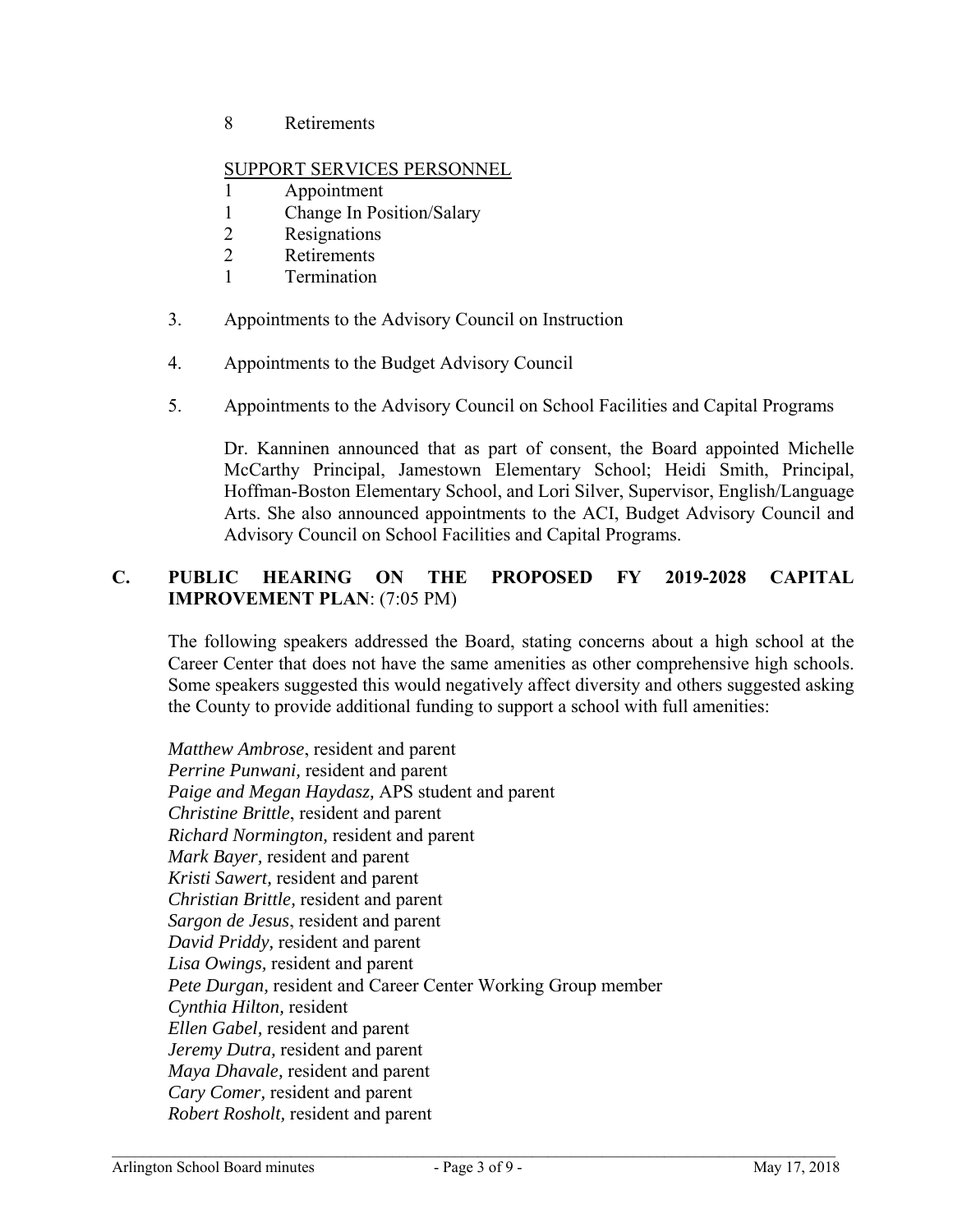*Andrea Lehn,* resident and parent *Melissa Logsdon,* resident and parent *John Snyder,* CPRO president *Tatjana,* parent

The following speakers also addressed the Board

*Jennifer Bauer,* resident and parent: opposing using the Education Center site for capacity other than the previously approved high school seats.

Dr. Kanninen thanked speakers for sharing their comments and briefly reviewed the CIP calendar.

#### **D. CITIZEN COMMENT ON NON-AGENDA ITEMS:** (7:58 PM)

The following speakers addressed the Board concerning the elementary planning initiative, urging the Board not to consider moving neighborhood or option schools to different locations and encouraging further study. Speakers specifically referenced changes to Nottingham Elementary and The Key School:

*Anjali Jolly,* parent *Carrie Domnitch,* parent *Erika Basto and daughter,* parent and Key student *Ruth Rivery,* Key parent *Allison Jiminez,* parent *Patrick Jiminez,* Key student

The following speakers also addressed the Board, opposing changing the name of Washington-Lee High School:

*Betsy Lockman,* alumna *Dean Fleming,* alumnus

The following speakers also addressed the Board concerning relocation of the Stratford Program to Yorktown High School, and preferring the option to move it to Reed:

*Millie and Terrig Thomas*, parents *Jack Toner,* parent

The following speakers also addressed the Board thanking them for efforts to continue offering Japanese instruction and asking for continued support for this program:

*David Boling,* parent *Winnie Brent,* student *Miki Terasawa,* parent *Sabrina Nelson,* parent

### **E. MONITORING ITEMS**: (8:32 PM)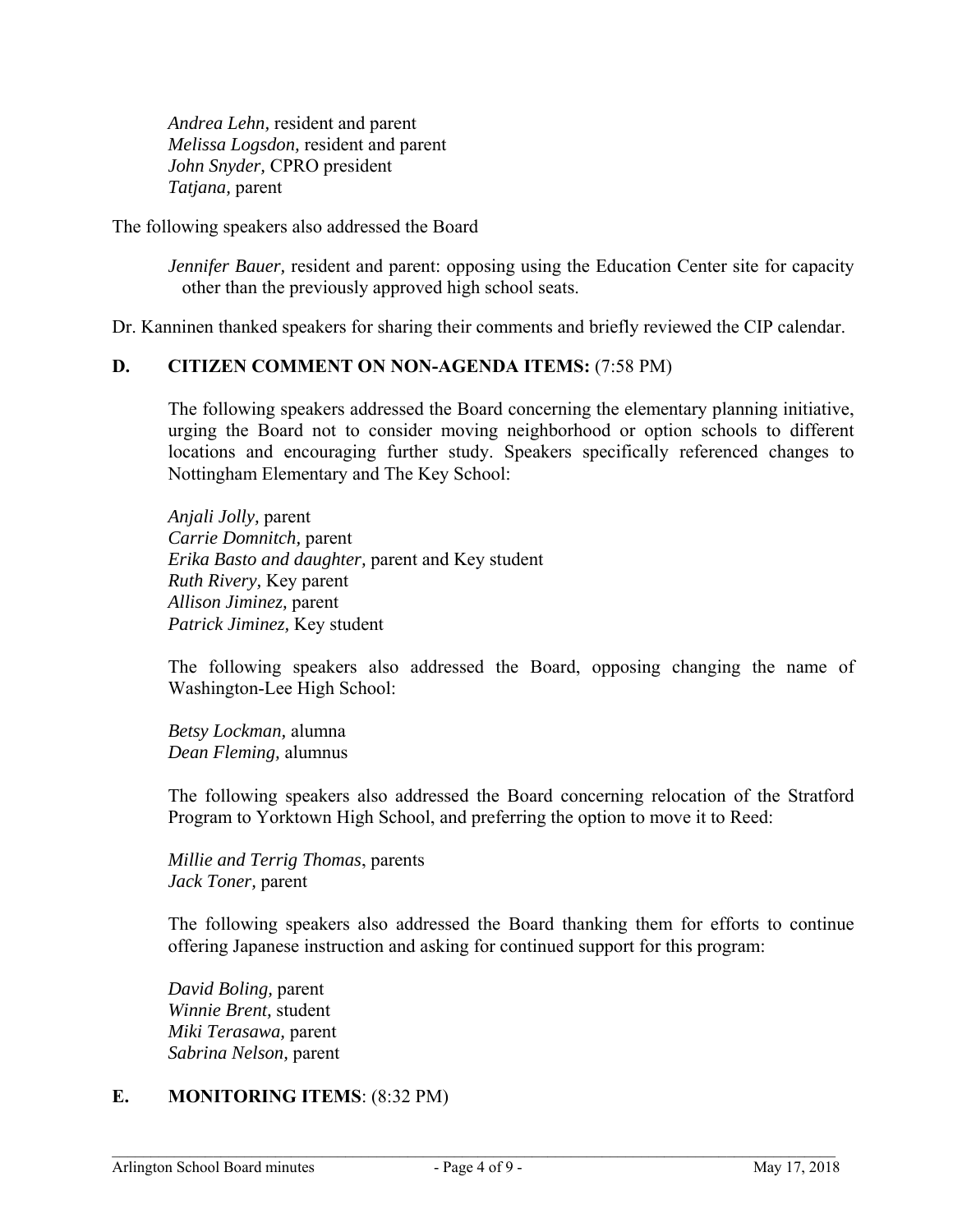## 1. Options and Transfers Update:

Dr. Nattrass introduced the update on the status of options and transfers, first reviewing the policy and goals. Ms. Corina Coronel then described the work being done by the Welcome Center to manage the application and admissions process for option schools and programs. She reviewed the application process and explained options available to families who have applied to multiple schools/programs. She also explained how wait lists are managed. She then shared data on applications and acceptance at the various programs.

Board members appreciated improvements that have been made to this process and the data that was shared. The group discussed how to ensure that families are aware of opportunities and ideas to improve the lottery. Also discussed was how APS works to achieve the desired balance of Spanish and non-Spanish speakers in the immersion programs. Dr. Murphy provided information about participation in the VPI program.

## **F. ACTION ITEMS**: (8:53 PM)

## 1. Discovery Elementary School Exemplary Project:

*Mr. Goldstein moved to approve the Discovery Exemplary Project, "Profile of a Discovery Graduate,"* seconded by Ms. Van Doren, and the motion was adopted in a vote of 5 - 0, with Dr. Kanninen, Mr. Goldstein, Ms. O'Grady, Ms. Talento and Ms. Van Doren voting affirmatively.

### 2. School Board Policy 20-2.210 Acceptable Use: Electronic Technologies: (8:55 PM)

Dr. Nattrass reviewed work being done on all policies related to technology, and summarized the policy being brought for Action. She confirmed that the policy implementation procedure (PIP) provides additional detail on implementation of the policy. She also reviewed additional considerations that have been identified and the timeframe for plans to address those considerations.

The following speakers addressed the Board, sharing concerns about the safe use of devices. Topics of concern include cyberbullying, overuse of devices, health effects of screen time, and the value of hands-on experiences for learning:

*Miriam Gennari,* parent *Marya Michael,* former teacher parent *Laura Ferguson,* parent *Jonn Lau,* parent *Erin Owen,* parent *Jessica Haney*, parent *Ann Marie Douglass*, parent

*Ms. O'Grady moved to approved the proposed revisions to SBP 20-2.210 Acceptable Use: Electronic Technologies,* seconded by Ms. Talento.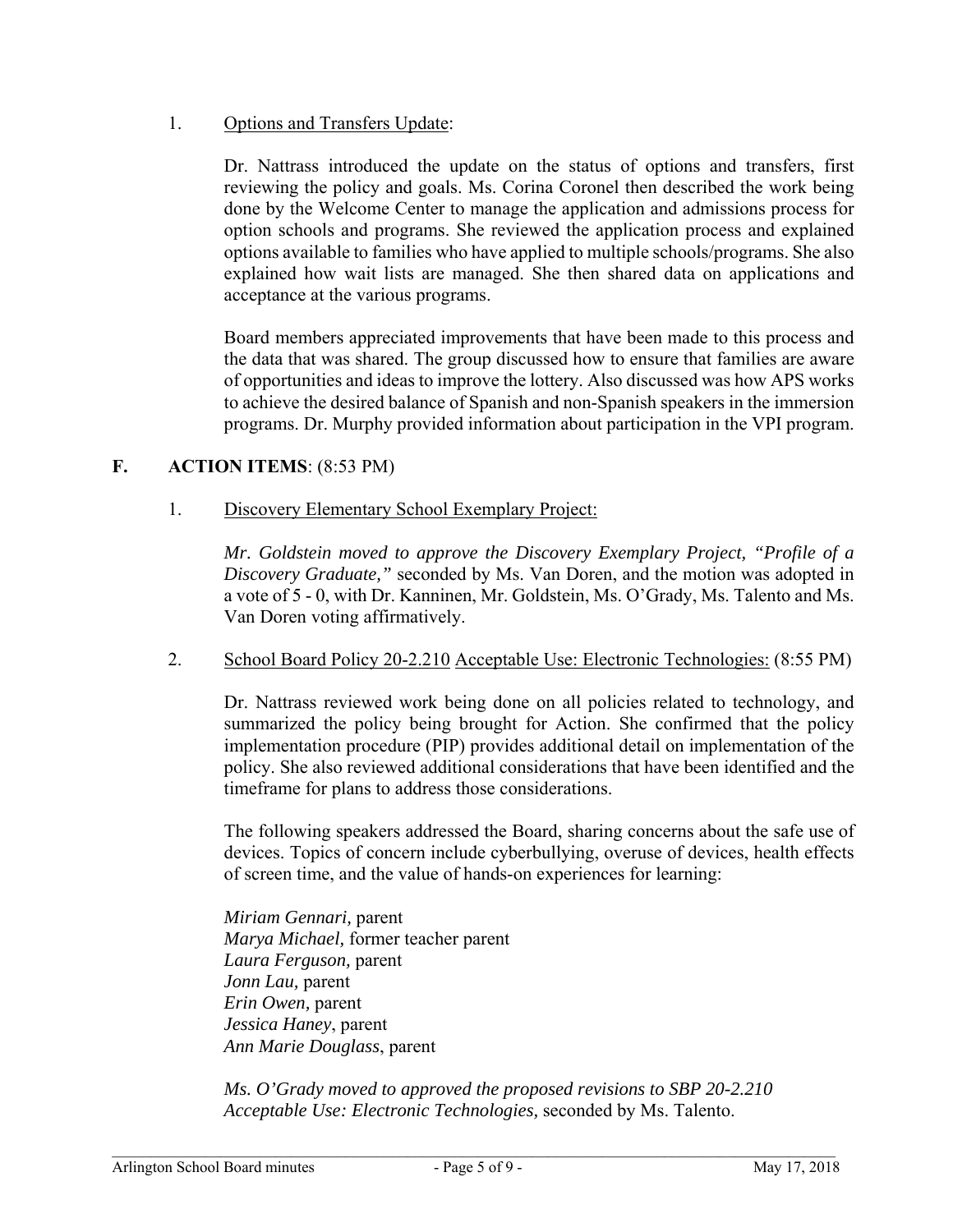Board members appreciated community feedback and staff work and encouraged continued research on health concerns. Staff responded to questions about information that will be in the PIP and the importance of working to ensure privacy and security. Dr. Kanninen summarized key features of the policy and appreciated the work that has been done.

Dr. Kanninen called for a vote and the motion was adopted in a vote of 5 - 0, with Dr. Kanninen, Mr. Goldstein, Ms. O'Grady, Ms. Talento and Ms. Van Doren voting affirmatively.

3. Construction Contract Award for Career Center Internal Modifications: (9:22 PM)

Jeff Chambers, Director of Design and Construction, summarized this contract for internal modifications at the Career Center to accommodate enrollment growth.

*Ms. Talento moved to approve the proposed Construction Contract Award for Career Center Internal Modifications as presented,* seconded by Ms. O'Grady. Dr. Kanninen called for a vote and the motion was adopted in a vote of 5 - 0, with Dr. Kanninen, Mr. Goldstein, Ms. O'Grady, Ms. Talento and Ms. Van Doren voting affirmatively.

4. Change to Guaranteed Maximum Price and Budget for Fleet Elementary School: (9:25 PM)

Mr. Chambers summarized this item, confirming it will improve accessibility to Jefferson Middle School, adjacent to Fleet. He confirmed that by doing this work as part of the Fleet construction project, there will be cost savings.

*Ms. Talento moved to approved the proposed Change to Guaranteed Maximum Price and budget for Fleet Elementary School as presented,* seconded by Ms. O'Grady.

Ms. Talento reiterated that this is not unplanned work, but is being brought forward in this manner for efficiency. Dr. Kanninen called for a vote and the motion was adopted in a vote of 5 - 0, with Dr. Kanninen, Mr. Goldstein, Ms. O'Grady, Ms. Talento and Ms. Van Doren voting affirmatively.

# **G. INFORMATION ITEMS**: (9:27 PM)

### 1. Superintendent's Proposed 2018-2024 Strategic Plan

Dr. Murphy described the purpose of a strategic plan and how it informs the work of the school division. He thanked the Strategic Plan Steering Committee members and staff for their work on this initiative and outlined how implementation of the plan will move forward. He recognized that the plan will evolve, but confirmed that the focus on excellence, opportunity and achievement gaps, and the whole child will continue. Dr. Nattrass then provided an overview of strategic planning and outlined the proposed framework for decision making and how it will be used. She also explained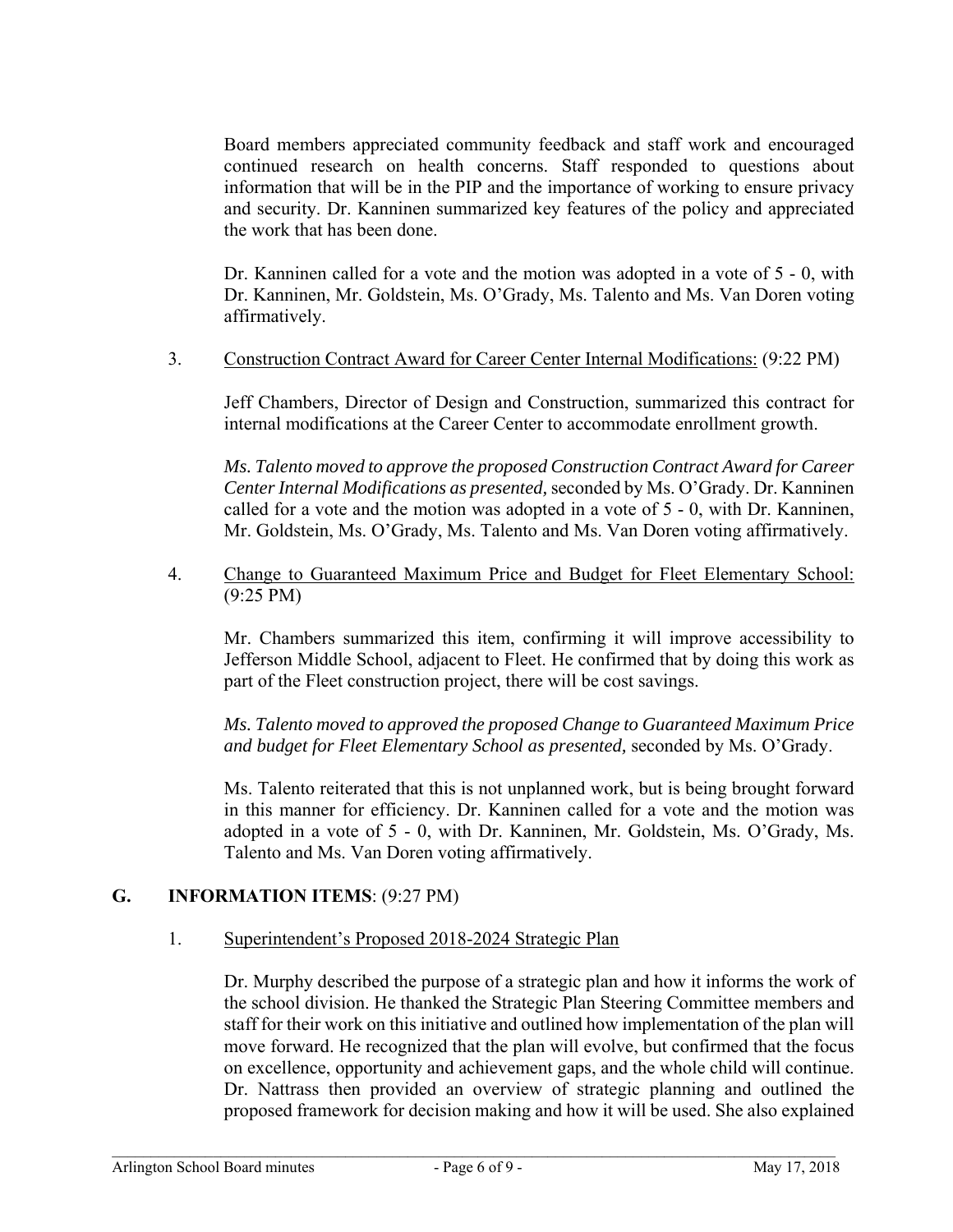how the strategic plan relates to the School Board's and Superintendent's priorities, department and school plans, and key projects and tasks.

Steering Committee Co-chair Ted Black thanked the committee and Board for their support. He described the development of the plan, outlining community input and committee work. The committee's work focused on the mission, vision, core values, goals, desired outcomes, performance objectives and strategies. Committee member Deneen Snow then described how the mission and vision were developed, and described the core values identified by the committee. Confirming that eliminating the achievement gap is not included as a discrete goal, Ms. Snow explained that the group felt the proposed goals are more explicit and encourage a focus on providing multiple pathways to ensure student success for all. Using the goal of Multiple Pathways to Student Success as an example, Meredith Purple, Co-Chair, then explained how desired outcomes, performance objectives and strategies were identified for each goal.

The following speaker addressed the Board:

*Amina Luqman-Dawson,* parent and member of Steering Committee: thanking the other committee members, appreciating the process, and encouraging the Board to continue this work.

Board members appreciated the committee's work, enthusiasm, and vision. Some Board members were concerned that addressing the achievement gap was not identified as a goal. Committee members provided more feedback on this decision, and affirmed that closing the gap is woven throughout the plan. Ms. Snow noted that in the past, this effort has primarily focused on test scores. Committee member Michael Swisher also explained that the group felt that the need is to address both achievement and opportunity gaps. While appreciating this perspective, the Board noted their commitment to a continuing focus on addressing gaps. The Board also looked for specific and measurable objectives and metrics, and some suggested working over the summer to develop these mechanisms. Dr. Kanninen thanked the committee for their work and the time they devoted to this process. She then briefly reviewed the Board's responsibilities to move this initiative forward.

# 2. FY 2018 3rd Quarter Fiscal Monitoring Report: (10:25 PM)

Ms. Peterson presented the  $3<sup>rd</sup>$  quarter fiscal monitoring report, updating the Board on state and local revenues. She also reviewed expenditures and summarized the status of adjustments and the projection for the end of the year. She confirmed that these figures will likely change once the fiscal year ends, and stated that there are no recommendations being brought to the Board.

Ms. Peterson then presented the update on status of the 2018 Major construction as well as minor construction/major maintenance (MC/MM). She reviewed the funding for the fifteen major construction projects and the status of capital reserves. For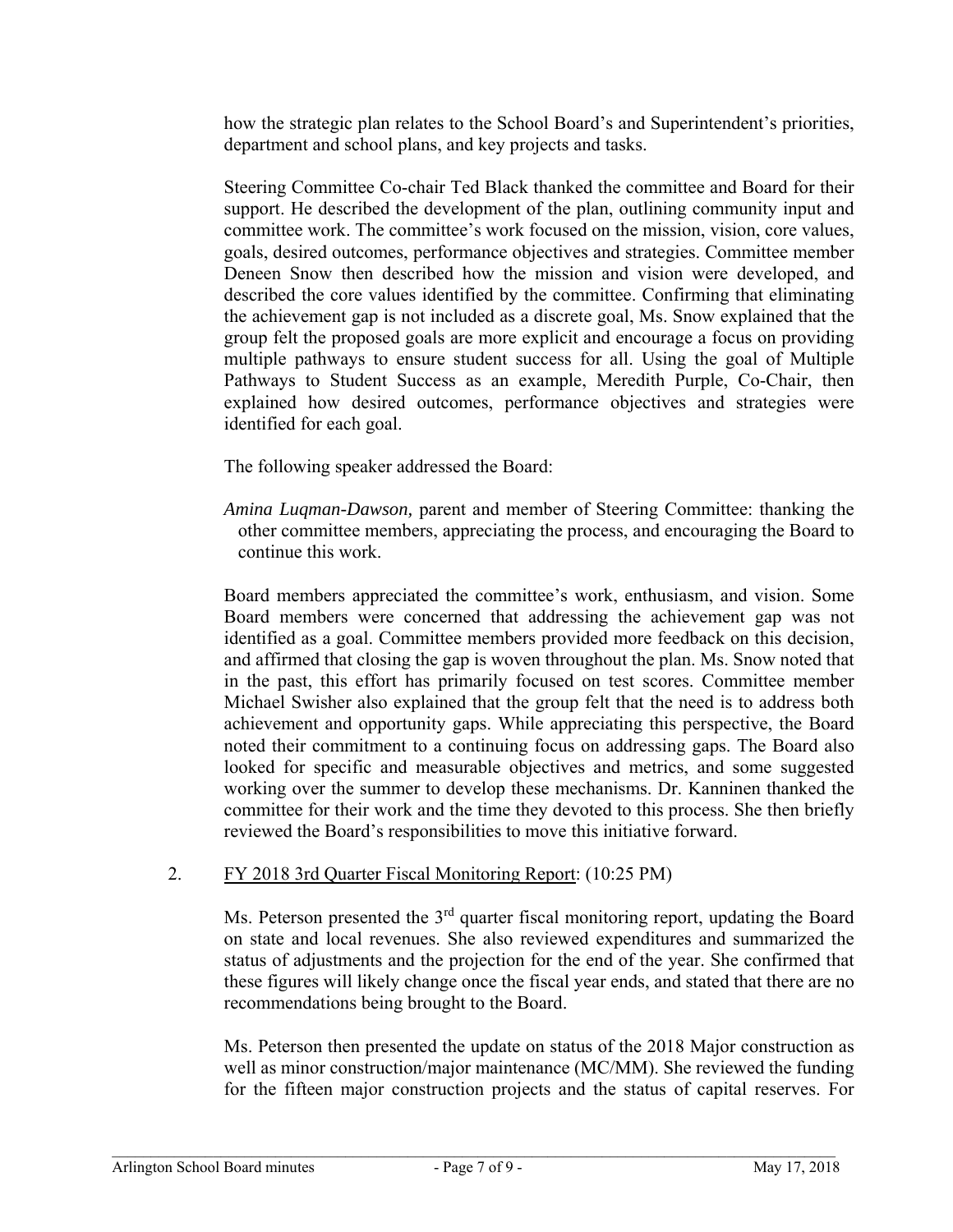MC/MM projects, she confirmed that 73% of the identified projects have been completed. She then shared key takeaways.

The following speaker addressed the Board:

*Ingrid Gant, AEA:* speaking to the excess funds in lapse and turnover, and encouraging that these excess funds be used for staffing.

## 3. Revision of School Board Policy 25-3.4 School Health Services: REMOVED FROM AGENDA

#### 4. Proposed School Board Policy 25-3.6 Use of Service Animals in Schools: 10:38 PM

Dr. Laura Newton, Director, Student Services, presented the proposed policy that ensures that persons with disabilities can be accompanied by a trained service animal on school property. She highlighted eight key components that are part of this policy that will bring APS into compliance with state code.

Responding to the Board, Dr. Nattrass agreed to work with the Arlington Special Education Advisory Committee (ASEAC) to address some concerns about the policy.

5. Contract Award for Architecture and Engineering Services for the Education Center Renovation: (10:42 PM)

Mr. Chambers summarized the proposed contract award, providing an overview of the work to be done, and outlining the firm selection process. Mr. Chambers then summarized the project costs and the staff recommendation on the contract award.

Responding to questions, Mr. Chambers provided clarifying information, confirming that the Board can award the contract before the exact work to be done is determined.

6. License Agreement for Parking at Buck Property

Mr. Chadwick summarized the proposed agreement that will address issues with crowding at current parking areas and will replace leased space that will no longer be available. He described the vehicles that will be parked at the site, and where these vehicles will be parked at the site. He then outlined the terms and options in the lease.

The following speakers addressed the Board, stating concerns about the development of this plan, the lack of community engagement, and concerns about traffic, noise and other effects of the plan. Some speakers referenced the recommendation of the Joint Facilities Advisory Commission (JFAC) on possible uses for this site:

*M. Meiers,* resident *Cynthia Hilton,* Cherrydale Civic Association Representative *Dawn Cooper,* parent *Steven Leutner,* parent